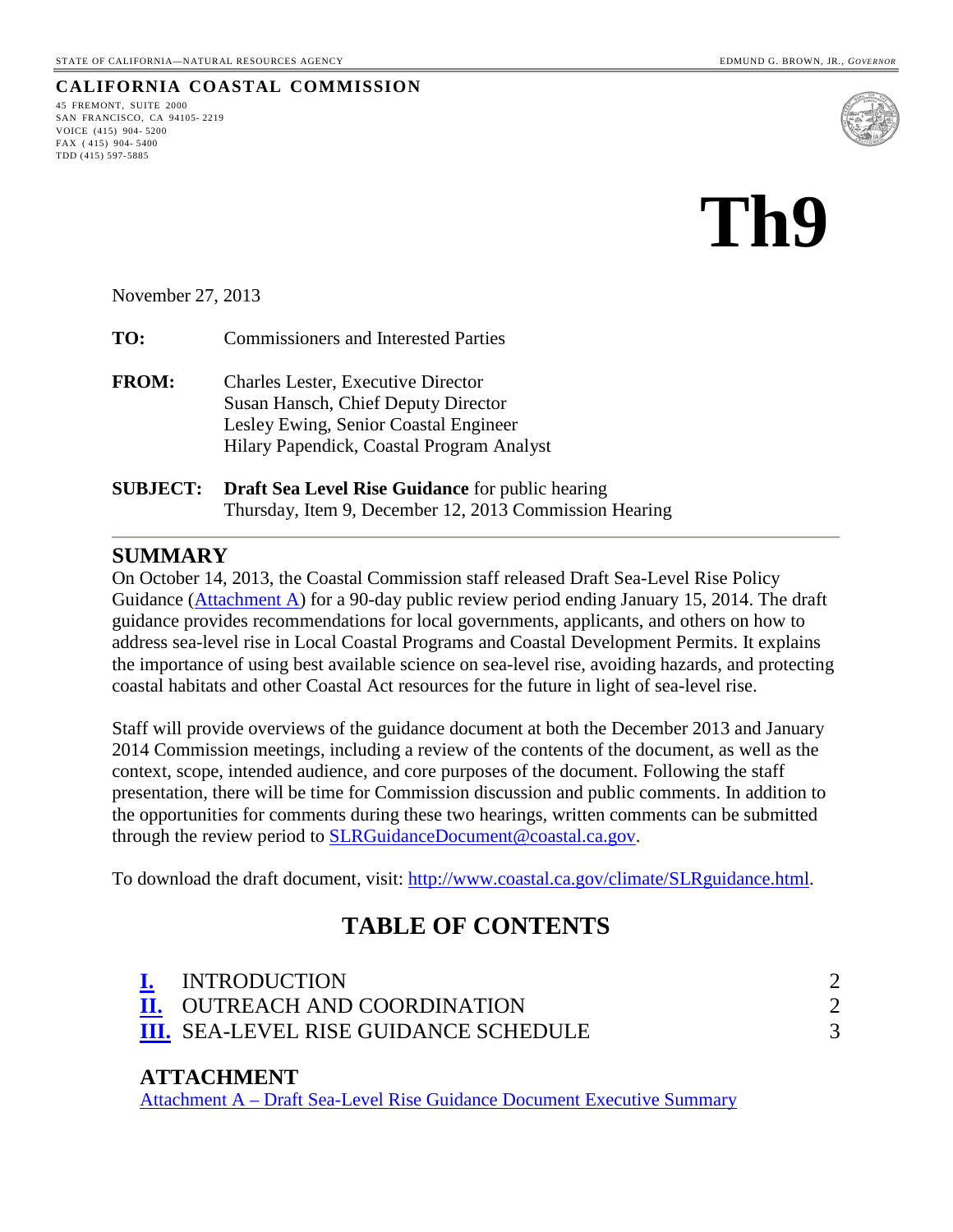# <span id="page-1-0"></span>**I. INTRODUCTION**

Sea-level rise has long been a concern for the Coastal Commission. The [California Coastal](http://www.coastal.ca.gov/California%20Coastal%20Commission%20Final%20Strategic%20Plan%202013-2018.pdf)  [Commission Strategic Plan for 2013-2018](http://www.coastal.ca.gov/California%20Coastal%20Commission%20Final%20Strategic%20Plan%202013-2018.pdf) identified several actions for the Commission staff and partner organizations to take to address sea-level rise and climate change. One such action was the adoption of sea-level rise policy guidance for use in Local Coastal Program planning and project design (Strategic Plan action item 3.1.1). Using funds from NOAA Coastal Zone Management grant award and the staff time of Commission staff, two NOAA Coastal Management Fellows, a Sea Grant Fellow, and a Sea Grant Extension Fellow, the Coastal Commission staff recently completed Draft Sea-Level Rise Policy Guidance. The draft document reflects significant progress toward fulfilling the requirements of Action 3.1.1. It contains guiding principles for addressing sea-level rise in California's coastal zone; a discussion of the best available science on sea-level rise; and step-by-step guidance for addressing sea-level rise in Local Coastal Programs and the Coastal Development Permit process, the two fundamental land use planning and regulatory mechanisms established by the California Coastal Act. After State interagency pre-review, the document was released on the [Coastal Commission's website](http://www.coastal.ca.gov/climate/SLRguidance.html) on October 14, 2013 for a 90-day public comment period. This written comment period on the current draft will close on January 15, 2014.

For an overview of the draft guidance document, please review the Executive Summary, provided in [Attachment A.](#page-3-0)

# <span id="page-1-1"></span>**II. OUTREACH AND COORDINATION**

The draft guidance document complements efforts to prepare for sea-level rise throughout the state, including the draft update of 2009 Climate Adaptation Strategy (known as the Safeguarding California Plan) and the recently updated guidance on sea-level rise from the Ocean Protection Council (OPC).

In addition, there are several grant programs available to communities to help fund sea-level rise planning and adaptation efforts, including the Coastal Commission's LCP Assistance Grant Program, the Ocean Protection Council's LCP Sea-Level Rise Grant Program, and the State Coastal Conservancy's Climate Ready Grant Program. The Coastal Commission's LCP grant program includes \$1 million in grant funds for LCP Certification and updates, with special emphasis on climate change. The OPC grant program is a \$2.5 million grant program funded by the Ocean Protection Council for LCP updates specifically to address sea-level rise, and the Climate Ready Grant Program includes \$1.5 million for projects that address climate change. As local governments implement grant-funded work programs, they will be drawing on the Sea-Level Rise Guidance as direction for their work.

The Coastal Commission staff is actively conducting outreach during the 90-day public comment period to solicit feedback on the draft guidance from all interested and affected parties. It is critical that the sea-level rise guidance be clear, easily accessible, and relevant to governments and applicants working in the coastal zone throughout the state. Staff has arranged public meetings and presentations throughout the state to allow local governments, applicants, and others the opportunity to voice any questions or concerns about the document prior to the close of the comment period.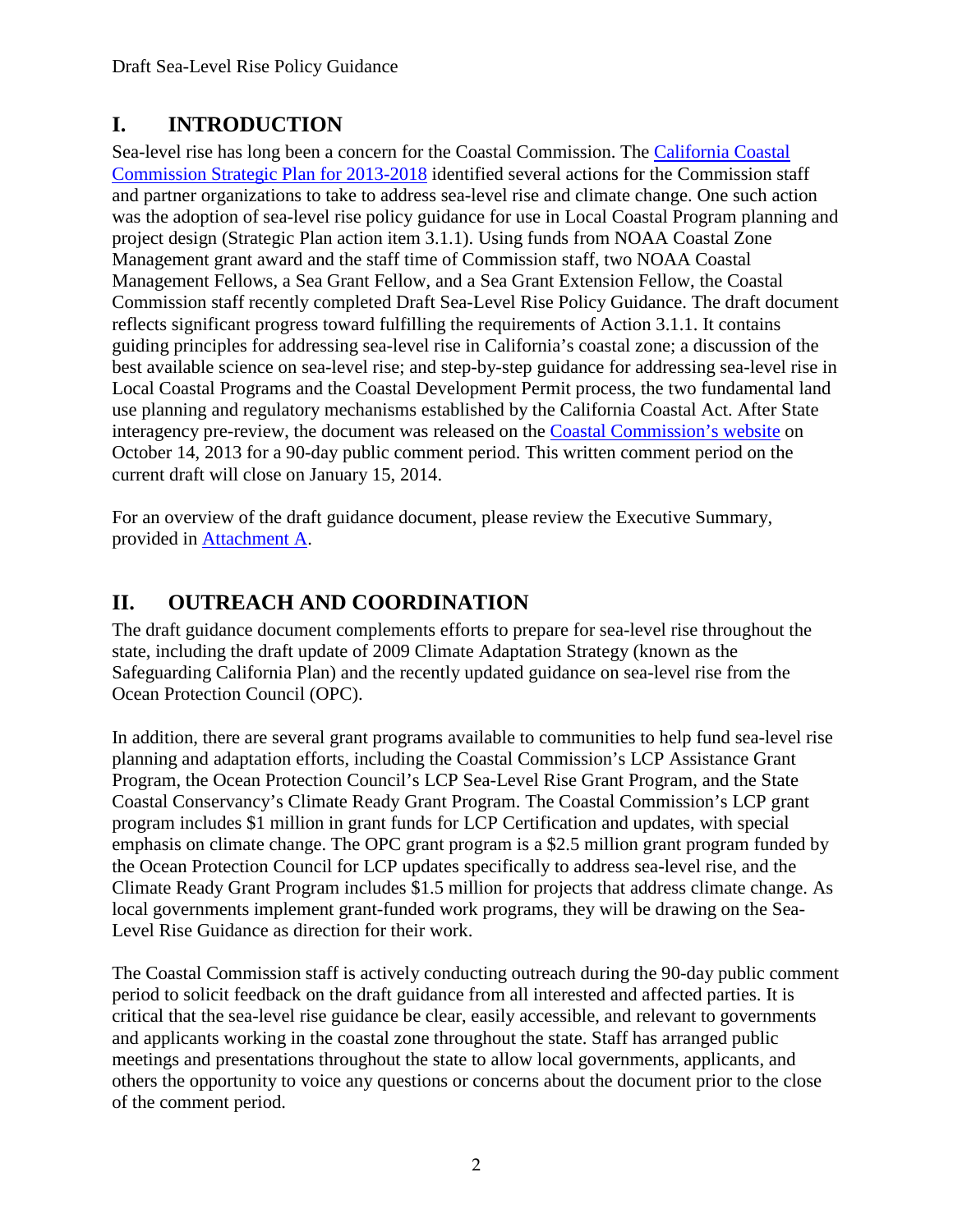Specifically, the outreach plan includes presentations at the December 2013 and January 2014 Coastal Commission hearings, Commission staff meetings, and in-person meetings with local governments and other interested parties. Commission staff is also planning several webinars for both targeted and broad audiences, and these webinars will be announced on the Commission's web site once the days and times are arranged. Staff will also strive to meet other outreach requests as they arise throughout the 90-day comment period. The combination of these outreach techniques and locations is intended to generate as much productive feedback on the Draft Sea-Level Rise Policy Guidance as possible from a wide range of stakeholders and other interested parties throughout the state.

## <span id="page-2-0"></span>**III. SEA-LEVEL RISE GUIDANCE SCHEDULE**

Throughout the 90-day public comment period, Commission staff has, and will continue to record public comments with the goal of addressing and integrating feedback in a revised document in spring 2014. The intention is for a final draft to be heard by the Commission in April 2014. The following figure (Figure 1) illustrates this tentative timeline.

|    | <b>Task Name</b>                                             |     | Q <sub>4</sub> |     | Q <sub>1</sub> |     |     | Q2  |     |     |
|----|--------------------------------------------------------------|-----|----------------|-----|----------------|-----|-----|-----|-----|-----|
|    |                                                              | Oct | <b>Nov</b>     | Dec | Jan            | Feb | Mar | Apr | May | Jun |
|    | Draft SLR Guidance Released                                  |     |                |     |                |     |     |     |     |     |
|    | <b>Public Review</b>                                         |     |                |     |                |     |     |     |     |     |
| 3  | <b>Public Review Period</b>                                  |     |                |     |                |     |     |     |     |     |
| 4  | Public Hearing #1 (Dec)                                      |     |                |     |                |     |     |     |     |     |
| 5  | Public Hearing #2 (Jan)                                      |     |                |     |                |     |     |     |     |     |
| 6  | Public Comment Deadline (Jan 15)                             |     |                |     |                |     |     |     |     |     |
| 7  | <b>Update Guidance Document</b>                              |     |                |     |                |     |     |     |     |     |
| 8  | Final Guidance staff report                                  |     |                |     |                |     |     |     |     |     |
| 9  | Public Hearing on Final Guidance<br>$\overline{\phantom{a}}$ |     |                |     |                |     |     | ┶   |     |     |
| 10 | <b>Commission adopts Guidance</b>                            |     |                |     |                |     |     |     |     |     |

Figure 1. Tentative Sea-Level Rise Guidance Timeline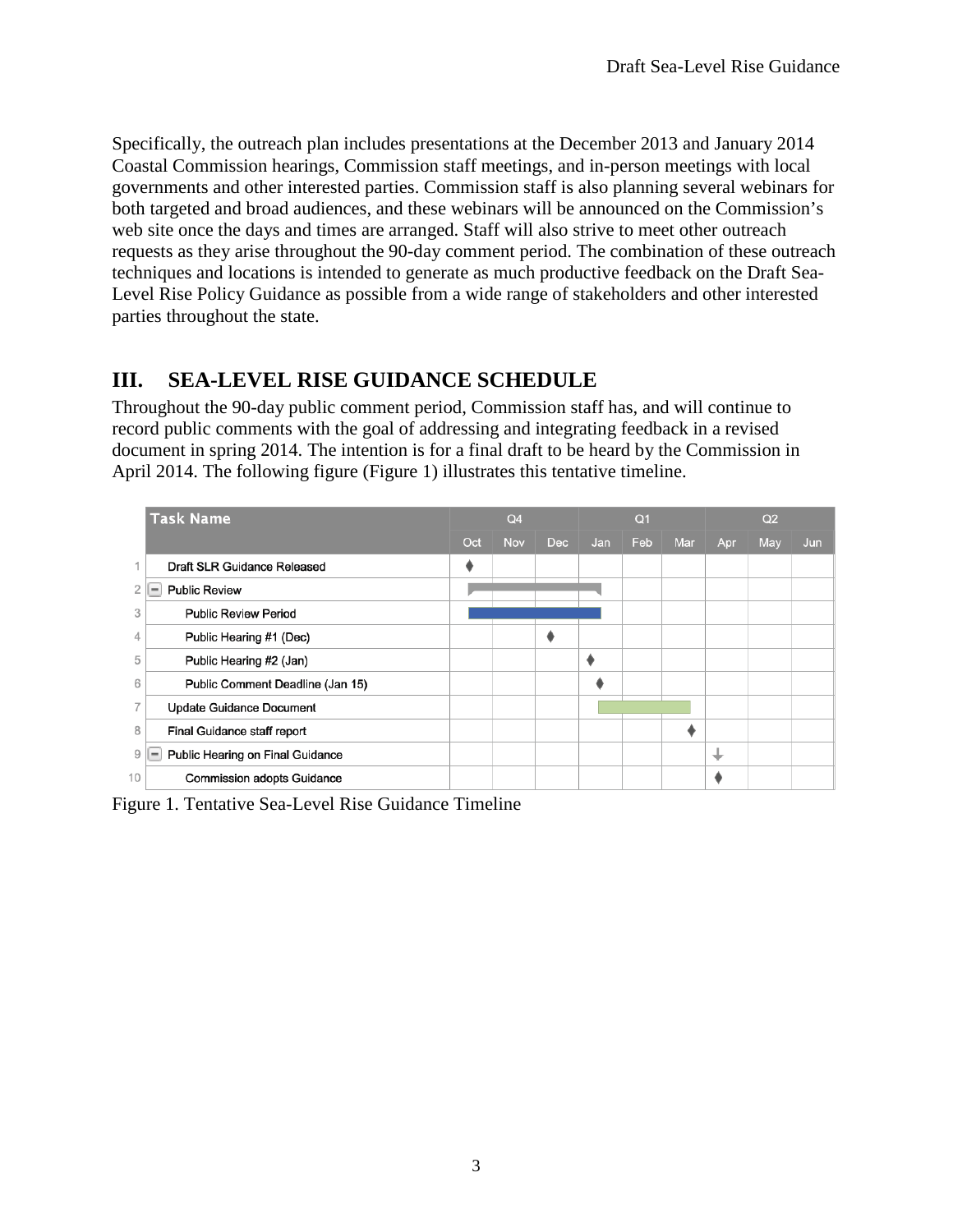## <span id="page-3-0"></span>**ATTACHMENT A: EXECUTIVE SUMMARY**

# **CALIFORNIA COASTAL COMMISSION DRAFT SEA-LEVEL RISE POLICY GUIDANCE**

# **Public Review Draft Comment Period: October 14, 2013 - January 15, 2014**



Available:<http://www.coastal.ca.gov/climate/SLRguidance.html>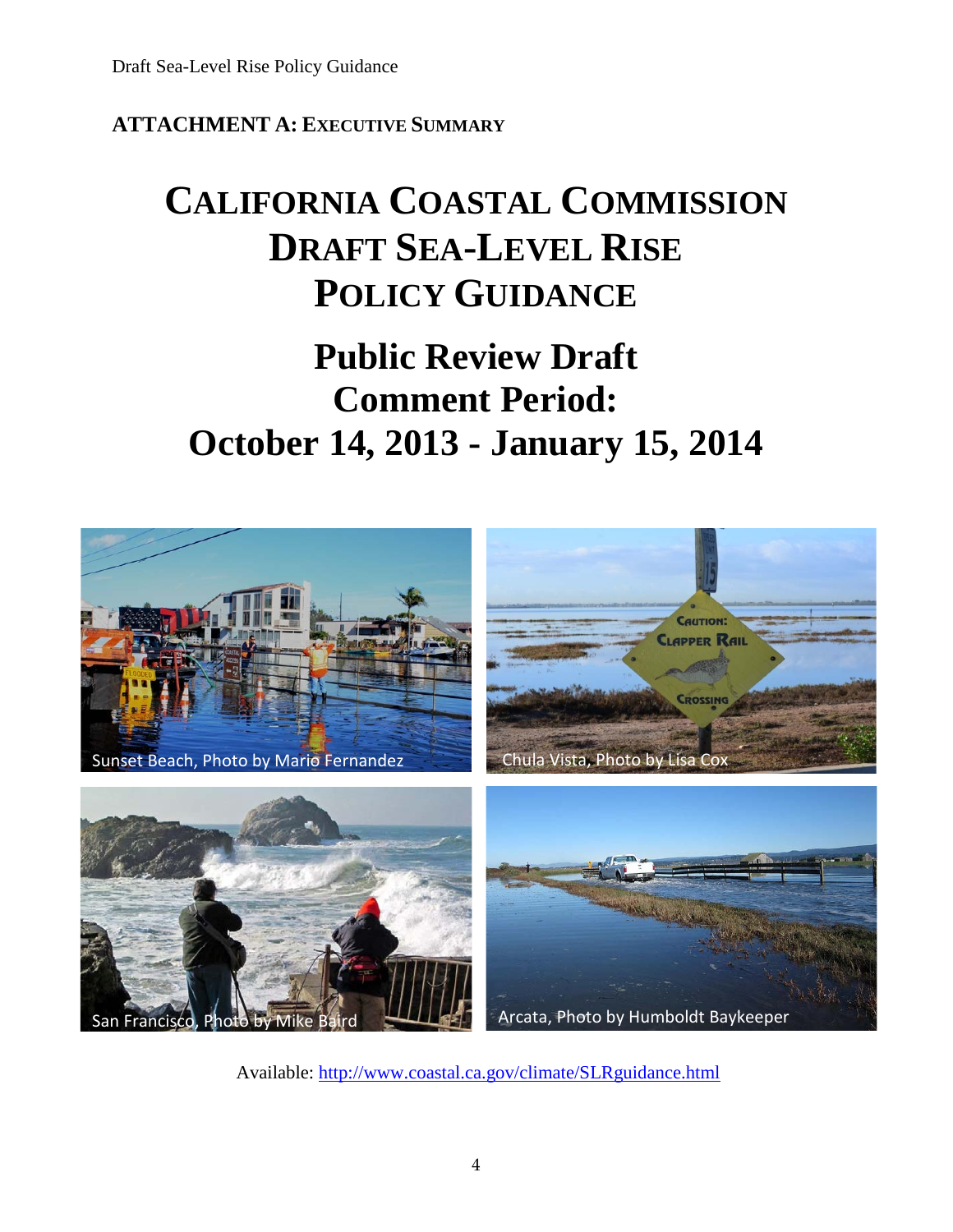#### **REQUEST FOR COMMENTS**

California Coastal Commission staff is now seeking comments on the Draft Sea-Level Rise Policy Guidance. The Draft Policy Guidance was released for public review on the Commission's website on October 14, 2013. Please send written comments on the Draft Policy Guidance via email or by U.S. mail to the address below.

California Coastal Commission c/o Sea-level Rise Work Group 45 Fremont Street, Suite 2000 San Francisco, CA 94105 **Email: [SLRGuidanceDocument@coastal.ca.gov](mailto:SLRGuidanceDocument@coastal.ca.gov)**

Oral comments will be welcome at Commission public hearings in November, December, 2013 and/or January, 2014. Please check the Commission's website for updates on hearing dates.

Please send your comments as soon as possible and no later than **5 pm Wednesday, January 15, 2014.** The 90-day comment period is provided to maximize public, local government, and agency participation in the discussion and review of the Commission's Draft Sea-Level Rise Policy Guidance.

After the January 2014 Commission meeting and close of the written public comment period on January 15, 2014, Commission staff will address feedback from the Commission members, agencies, local governments, and the public and will prepare a proposed Final Sea-Level Rise Policy Guidance document. The Final Policy Guidance will be brought back to the Commission at a future public hearing.

Please email questions to **[SLRGuidanceDocument@coastal.ca.gov](mailto:SLRGuidanceDocument@coastal.ca.gov)** or call Hilary Papendick at (415) 904-5294 or Lesley Ewing at (415) 904-5291. Thank you in advance for your review and comments.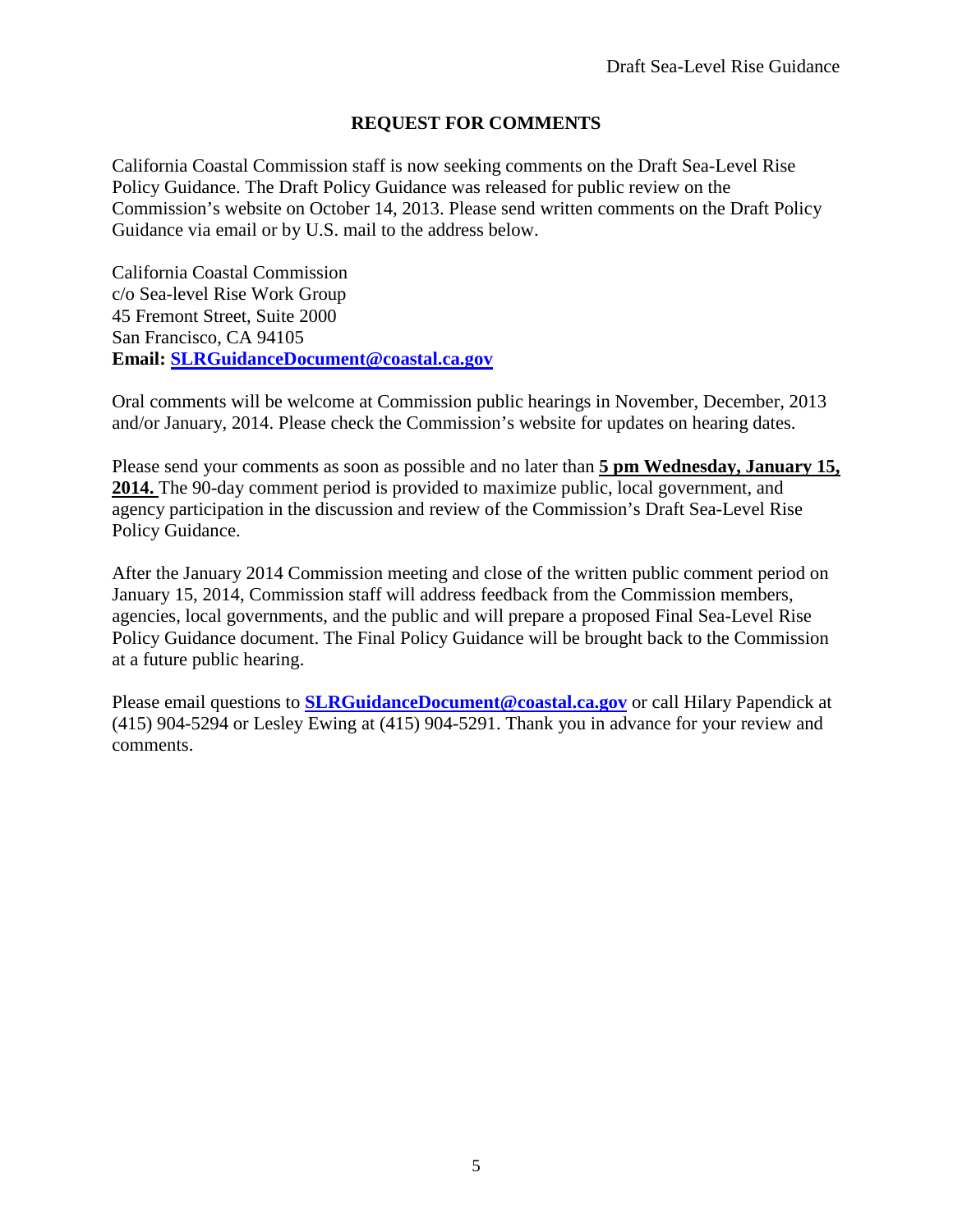## **EXECUTIVE SUMMARY**

Climate change is upon us, and almost every facet of California's natural and built environment is being affected. Increasing global temperatures are causing significant effects at global, regional, and local scales. In the past century, average global temperature has increased by about 0.8°C (1.4°F), and average global sea level has increased by 17 to 21 centimeters (7 to 8 inches) (IPCC, 2013). Sea level at the San Francisco tidal gauge has risen 20 centimeters (8 inches) over the past century, and the National Research Council projected that sea level may rise by as much as 140-165 centimeters (55-65 inches) in California by 2100 (NRC, 2012). The Coastal Commission has developed this guidance to help California's coastal communities prepare for the effects of sea-level rise.

The economic impacts of sea-level rise in California could be severe. Many parts of the state's \$1.9 trillion economy – including coastal tourism, commercial fisheries, coastal agriculture, and ports – are at risk from sea-level rise. In addition to potential losses in revenue, the Pacific Institute estimates that \$100 billion worth of property is at risk of flooding during a 100-year flood with a projected 1.4 meters of sea-level rise. This property includes seven wastewater treatment plants, commercial fishery facilities, marine terminals, Coastal Highway One, fourteen power plants, residential homes, and other important development and infrastructure (Heberger et al. 2009). Also, public beaches and recreational resources may be lost, and wetlands and other sensitive resources may disappear. These resources provide invaluable benefits to California, including recreation and tourism revenues, habitat for commercial fish species, enhanced water quality, and increased quality of life.

California must begin to take more proactive steps to address sea-level rise due to the significant impacts it may have on California's economy, natural systems, built environment, human health, and ultimately its way of life. This Sea-Level Rise Policy Guidance is intended to help local governments, permit applicants, and other interested parties begin to address the challenges presented by sea-level rise in California's coastal zone.

Specifically, this document provides step-by-step guidance on how to address sea-level rise in new and updated Local Coastal Programs (LCPs) and Coastal Development Permits (CDPs) according to the policies of the California Coastal Act. LCPs and the coastal development permit process are the fundamental land use planning and regulatory governing mechanisms in the coastal zone, and it is critically important that they are based in sound science and updated policy recommendations. This document also contains guiding principles for addressing sea-level rise in the coastal zone; a description of the best available science for California on sea-level rise; specific policy guidance to effectively address coastal hazards while continuing to protect coastal resources; and background information on adaptation measures, sea-level rise science, how to establish future local water conditions in light of sea-level rise, links to useful resources and documents from other state agencies, and Coastal Act policies relevant to sea-level rise.

This guidance document is also part of a larger statewide strategy to respond to climate change. California is working on a number of important initiatives to both reduce the state's contribution to global warming through the emission of greenhouse gases, and to reduce the impacts of a changing climate to California. This guidance is being coordinated closely with many of these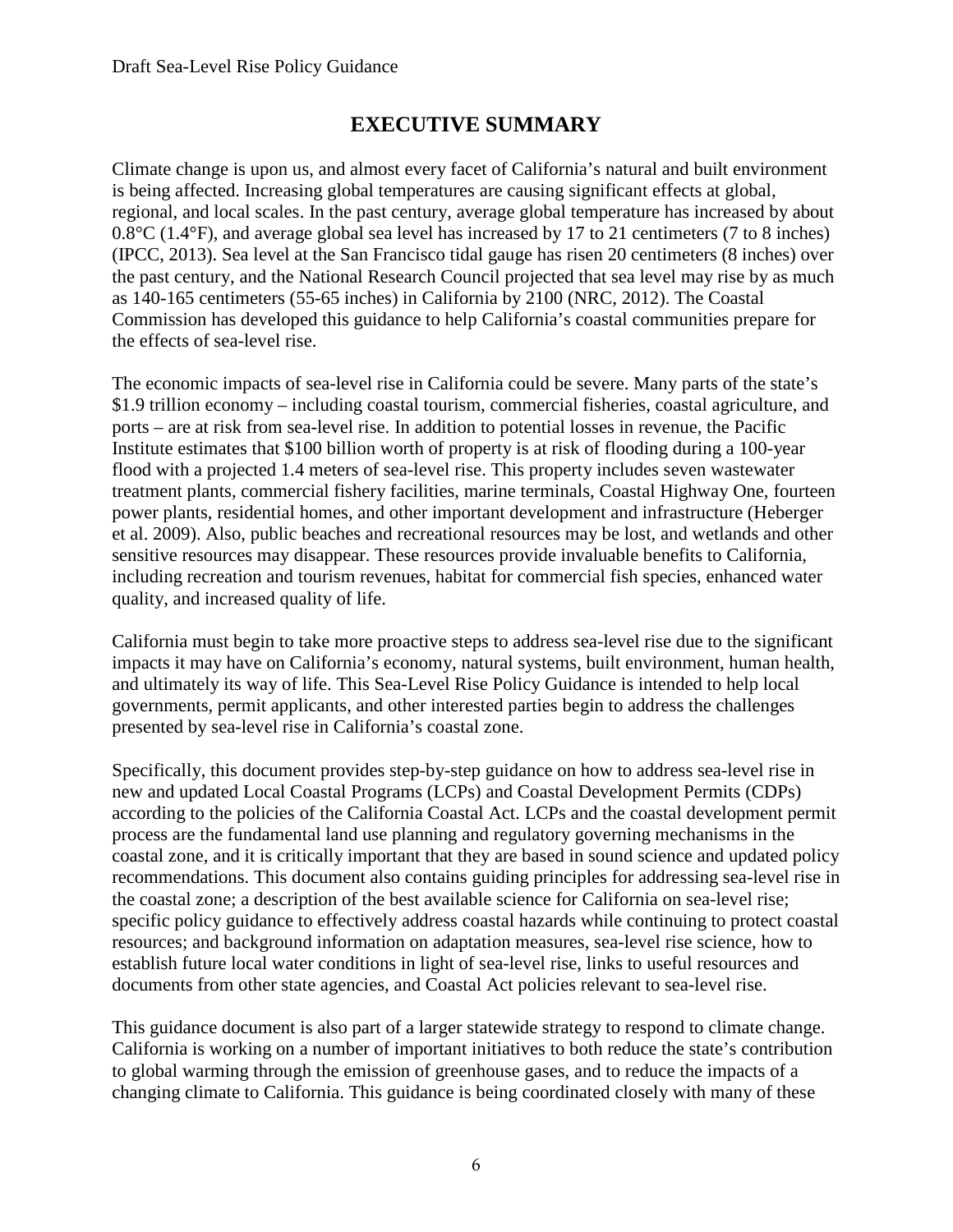other initiatives, including the 2013 update to the 2009 California Adaptation Strategy (Safeguarding California Plan), 2013 update to the General Plan Guidelines, 2013 update to the California Office of Emergency Services' State Hazard Mitigation Plan and a number of other plans and programs that also affect land use development patterns and the reduction of long-term risk exposure to coastal hazards.<sup>[1](#page-6-0)</sup> It is important these various state efforts are closely coordinated and avoid unnecessary conflict, to assure an effective statewide response to challenges such as sea-level rise. The Commission has been and will continue to participate in the coast and ocean group of a multi-state agency climate action team first established in 2008. The Commission also will continue to coordinate with other on-going state initiatives through the public review and adoption process for this guidance, to assure that the Commission's efforts to respond to sea-level rise work in concert with the larger state strategy.

#### **USING BEST AVAILABLE SCIENCE ON SEA-LEVEL RISE**

California must use the best available environmental science to conduct coastal land use planning and development. The State of California supported the preparation of the 2012 National Research Council's Report, *Sea Level Rise for the Coasts of California, Oregon and Washington: Past Present and Future*, which is currently considered the best available science on sea-level rise for California. The report contains sea-level rise projections for three time periods over the coming century for north and south of Cape Mendocino [\(Table 1\)](#page-7-0).<sup>[2](#page-6-1)</sup> In March 2013, the State of California Sea-level Rise Guidance Document prepared by the Ocean Protection Council was updated to include the following sea-level rise projections from the NRC report.<sup>[3](#page-6-2)</sup>

<span id="page-6-0"></span><sup>&</sup>lt;sup>1</sup> See the Governor's Office of Planning and Research's webpage for a matrix of additional efforts. Available at: [http://opr.ca.gov/s\\_publications.php](http://opr.ca.gov/s_publications.php)

<span id="page-6-1"></span><sup>&</sup>lt;sup>2</sup> The NRC Committee divided the Pacific coast for California, Oregon and Washington into two regions, north and south of Cape Mendocino, due to differences in tectonics that occur at this point. North of Cape Mendocino, land is rising by 1.5 to 3.0 mm/yr as ocean plates descend below the North American plate at the Cascadia Subduction Zone. South of Cape Mendocino, the coast is sinking at an average rate of about 1 mm/yr, although local rates vary widely (NRC 2012, pg 3). Humboldt Bay has not experienced the regional uplift that characterizes most of the coast north of Cape Mendocino, and instead has shown the highest subsidence recorded for the California coast. As a result, the projections for north of Cape Mendocino may not be appropriate for use in or near Humboldt Bay and the Eel River Estuary.

<span id="page-6-2"></span><sup>&</sup>lt;sup>3</sup> Any future updates to the state guidance document will be available at [http://www.opc.ca.gov/2009/12/climate](http://www.opc.ca.gov/2009/12/climate-change/)[change/.](http://www.opc.ca.gov/2009/12/climate-change/)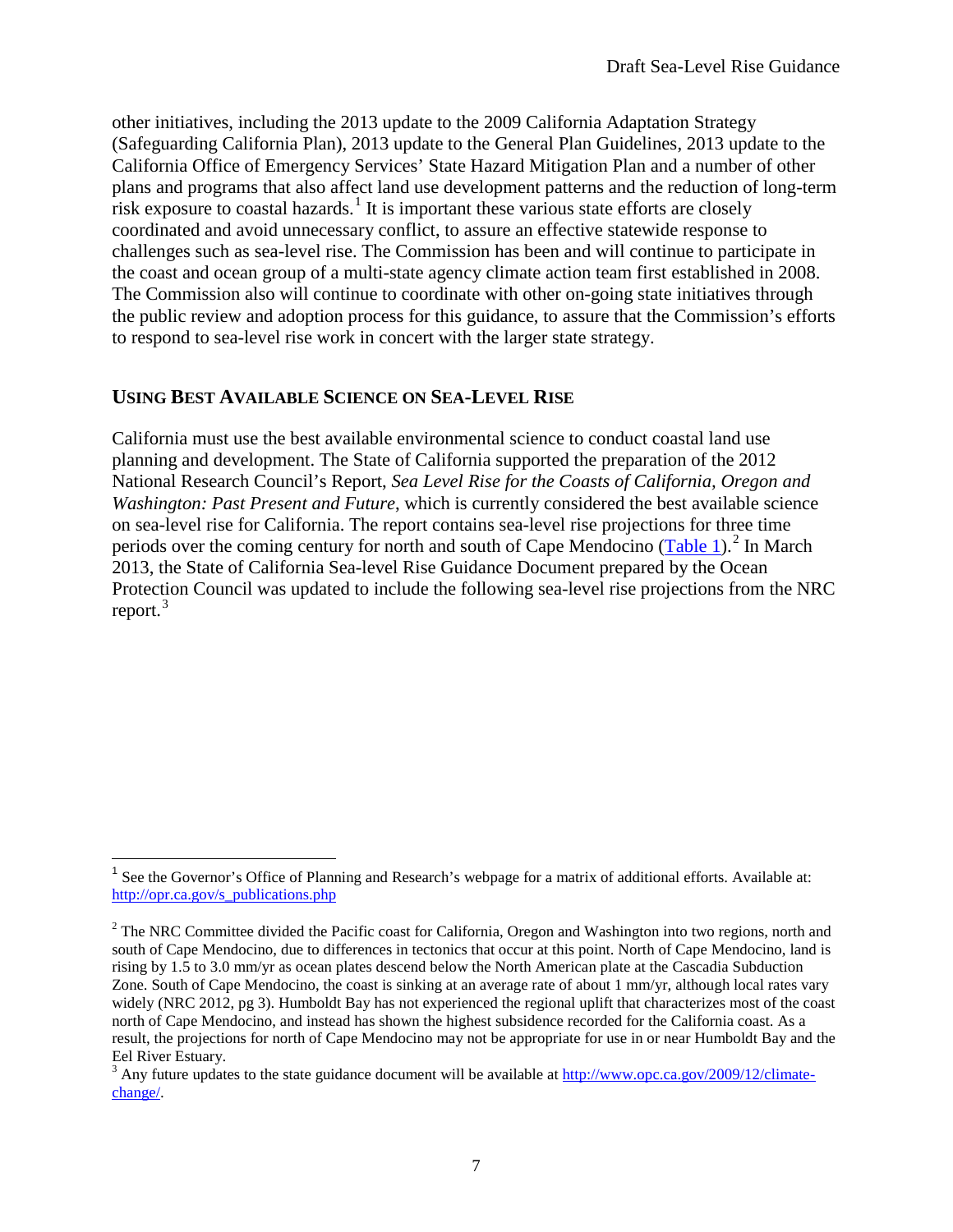| <b>TIME</b>               | <b>NORTH OF CAPE</b>    | <b>SOUTH OF CAPE</b>     |  |  |  |  |
|---------------------------|-------------------------|--------------------------|--|--|--|--|
| <b>PERIOD</b>             | <b>MENDOCINO</b>        | <b>MENDOCINO</b>         |  |  |  |  |
| $\vert 2000 - 2030 \vert$ | $-4 - +23$ cm           | $4 - 30$ cm              |  |  |  |  |
|                           | $(-1.56 - 9$ inches)    | $(1.56 - 11.76$ inches)  |  |  |  |  |
| $\mid$ 2000 - 2050        | $-3 - + 48$ cm          | $12 - 61$ cm             |  |  |  |  |
|                           | $(-1.2 - 18.84$ inches) | $(4.68 - 24$ inches)     |  |  |  |  |
| $\vert 2000 - 2100 \vert$ | $10 - 143$ cm           | $42 - 167$ cm            |  |  |  |  |
|                           | $(3.6 - 56.28$ inches)  | $(16.56 - 65.76$ inches) |  |  |  |  |

<span id="page-7-0"></span>Table 1. NRC Sea-Level Rise Projections for California (NRC, 2012)

In addition to these sea-level rise projections, the 2012 NRC report provides information on the impacts of sea-level rise in California. According to the report, sea-level rise will cause flooding and inundation, an increase in coastal erosion, changes in sediment supply and movement, and saltwater intrusion to varying degrees along the California coast. These effects in turn could have a significant impact on the coastal economy and could put important coastal resources and coastal development at risk, including ports, marine terminals, commercial fishing infrastructure, public access, recreation, wetlands and other coastal habitats, water quality, biological productivity in coastal waters, coastal agriculture, and archeological and paleontological resources.

#### **PRINCIPLES FOR ADDRESSING SEA-LEVEL RISE IN THE COASTAL ZONE**

This guidance is rooted in certain fundamental guiding principles, many of which derive directly from the requirements of the Coastal Act. In this respect, the principles are not new, but rather generally reflect the policies and practices of the Commission since its inception in addressing coastal hazards and the other resource and development policies of the Act. Each of the four groups of principles below embodies important concepts that are specifically and increasingly raised by the challenges of rising sea levels. This guidance builds on the cumulative knowledge and experience of the agency to help identify practical guidance for addressing sea-level rise in the California coastal zone, consistent with these principles and the statewide policies of the California Coastal Act.

#### **A. Use Science to Guide Decisions [Coastal Act Sections 30006.5; 30335.5]**

- 1. Acknowledge and address sea-level rise as necessary in planning and permitting decisions.
- 2. Use the best available science to determine locally relevant (context-specific) sea-level rise projections for all stages of planning, project design, and permitting reviews.
- 3. Recognize scientific uncertainty by using scenario planning and adaptive management techniques.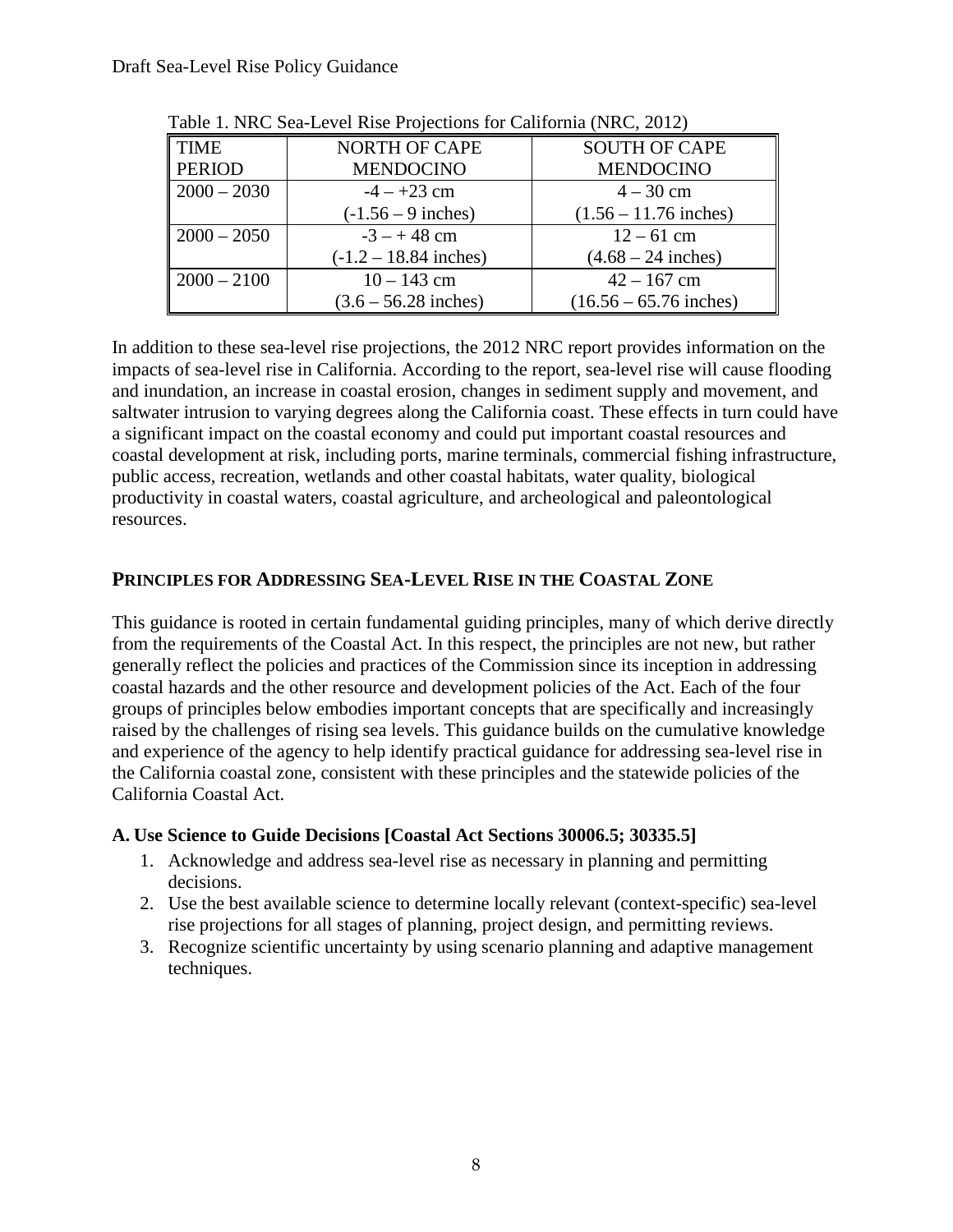#### **B. Minimize Coastal Hazards through Planning and Development Standards [Coastal Act Sections 30253, 30235; 30001, 30001.5]**

- 4. Avoid significant coastal hazard risks where feasible.
- 5. Minimize hazard risks to new development over the life of authorized structures.
- 6. Avoid or minimize coastal resource impacts when addressing risks to existing development.
- 7. Account for the social and economic needs of the people of the state; assure priority for coastal-dependent and coastal-related development over other development.
- 8. Property owners should assume the risks associated with new development in hazardous areas.

#### **C. Maximize Protection of Public Access, Recreation, and Sensitive Coastal Resources [Coastal Act Chapter 3; Section 30235]**

- 9. Provide for maximum protection of public beach and recreational resources in all coastal planning and regulatory decisions.
- 10. Maximize natural shoreline values and processes and embrace green infrastructure and living shorelines; avoid the perpetuation of shoreline armoring.
- 11. Address other potential coastal resource impacts (wetlands, habitat, scenic, etc.) from hazard minimization decisions, consistent with the Coastal Act.
- 12. Address the cumulative impacts and regional contexts of planning and permitting decisions.
- 13. Require mitigation of unavoidable public coastal resource impacts related to permitting and shoreline management decisions.
- 14. Include best available information on resource valuation in mitigation of coastal resource impacts.

#### **D. Maximize Agency Coordination and Public Participation [Coastal Act Chapter 5; Sections 30006; 30320; 30339; 30500; 30503; 30711]**

- 15. Coordinate planning and regulatory decision making with other appropriate state, local, and federal agencies; support research and monitoring efforts.
- 16. Consider conducting vulnerability assessments and adaptation planning at the regional level.
- 17. Provide for maximum public participation in planning and regulatory processes.

#### **GUIDANCE FOR LOCAL COASTAL PROGRAMS**

This document provides a step-by-step process for incorporating sea-level rise and adaptation planning into new and amended Local Coastal Programs (LCPs). These steps, summarized below in text and in [Figure 1,](#page-10-0) can be tailored to fit the needs of individual communities and to address the specific coastal resource and development issues of a community, such as dealing with bluff erosion or providing for effective redevelopment, and urban infill and concentration of development in already developed areas. Coastal Commission staff will be available to consult with local government planners during this process.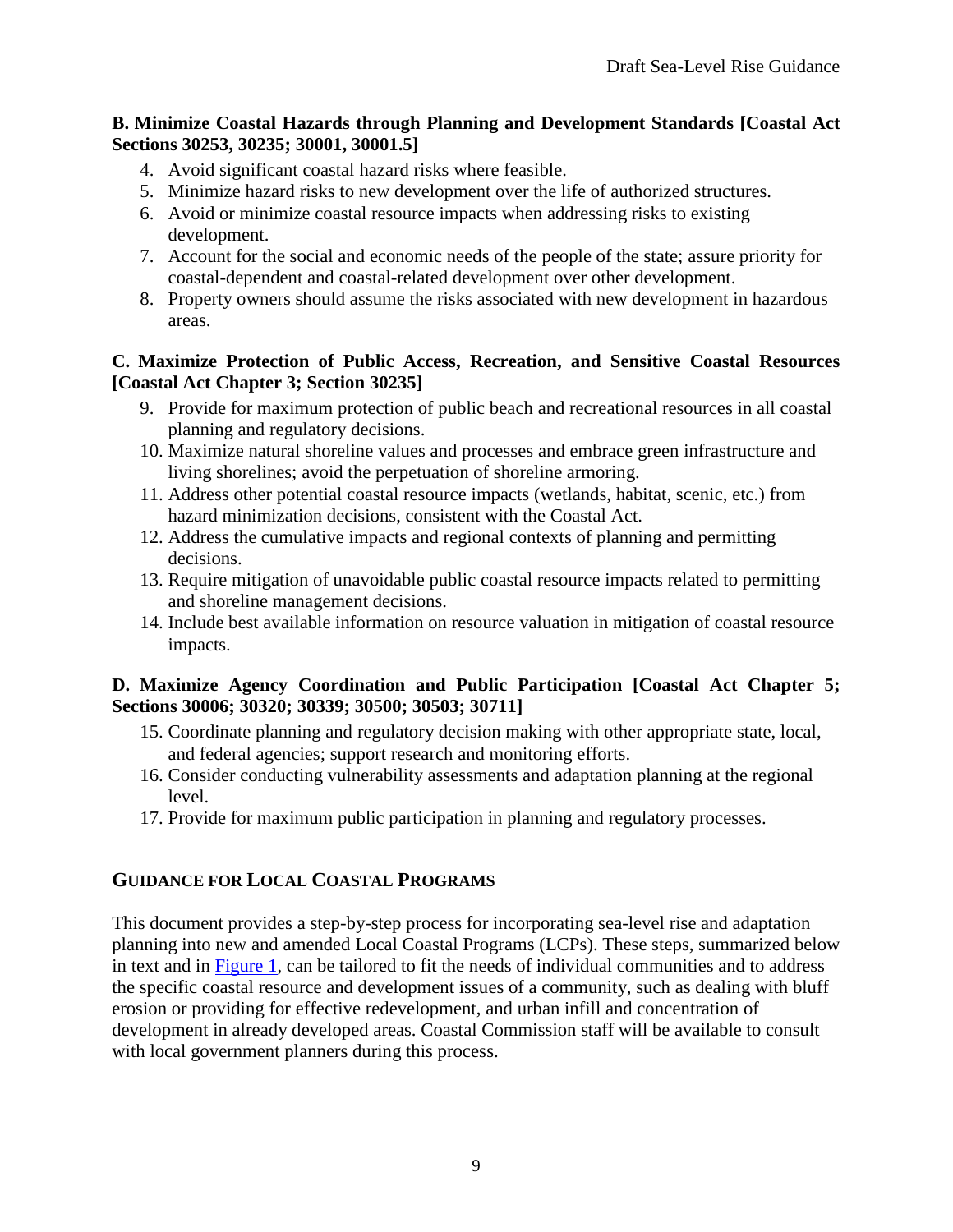- **Step 1. Determine a range of sea-level rise projections relevant to LCP planning area or segment**. Local governments should use the best available science—which, as reported in the State of California Sea Level Rise Guidance Document,<sup>[4](#page-9-0)</sup> is currently the 2012 NRC Report—to identify a range of sea-level rise projections for their region. Next, they should modify those projections to account for local conditions.
- **Step 2. Identify potential physical sea-level rise impacts in LCP planning area/segment.**  Using the sea-level rise projections identified in step 1, planners should determine the potential future impacts of sea-level rise hazards, including inundation, storm flooding, wave impacts, erosion, or saltwater intrusion into freshwater resources.
- **Step 3. Assess potential risks from sea-level rise to coastal resources and development in LCP planning area/segment.** Planners should determine what development and resources, including those addressed in Chapter 3 of the Coastal Act, are at risk from sea-level rise hazards. As part of this step, planners should assess whether the planning area or segment land uses are feasible given sea-level rise impacts and determine whether land uses will need to be revised. This process will enable planners to prioritize resources at risk in the next steps of the planning process.
- **Step 4. Identify adaptation measures and LCP policy options.** Certified LCPs will already have land use policies, standards, and ordinances that implement Chapter 3 policies related to hazard avoidance and mitigation; however, these may need to be amended to address sea-level rise impacts. Two types of updates will be necessary to address sea-level rise: policies and ordinances that apply to all development exposed to sea-level rise, and policies and land use changes to address specific risks in a particular portion of the planning area. Chapter 4 and Appendix C of this document outline possible sea-level rise adaptation measures that can be employed at both the community-level and the site-specific level.
- **Step 5. Develop or update LCP and certify with California Coastal Commission.** The next step is to incorporate the LCP policies that address sea-level rise into a new LCP or an updated LCP amendment, and submit the document to the Coastal Commission for certification. Developing or updating the LCP should be completed in close coordination with Coastal Commission staff. Once the LCP, including the Land Use Plan and Implementing Ordinances, are amended and certified with revised policies to address sea-level rise, local governments will implement the certified policies through the coastal development permit process. Local governments should identify technical assistance and pursue funding and partnerships necessary to support this action.
- **Step 6. Monitor and re-evaluate implementation of the LCP and specific measures as needed.** Planners should then identify key resources to monitor and plan periodic updates to their LCPs to incorporate new science relevant to their area.

<span id="page-9-0"></span><sup>4</sup> Available at [http://www.opc.ca.gov/2009/12/climate-change/.](http://www.opc.ca.gov/2009/12/climate-change/)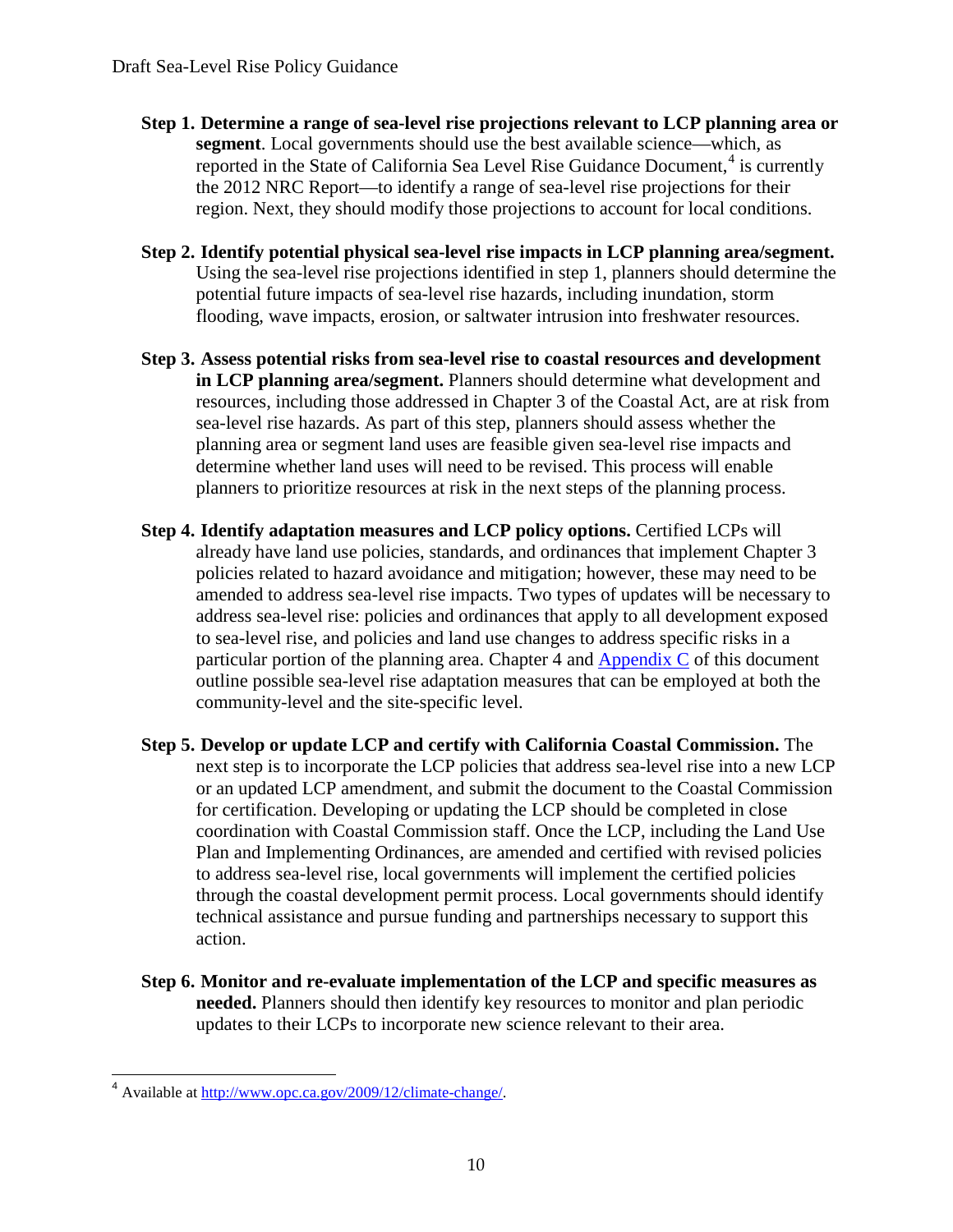#### <span id="page-10-0"></span>Planning Process for Local Coastal Programs and Other Plans



Figure 2. Flowchart for Addressing Sea-Level Rise in Local Coastal Programs and other Plans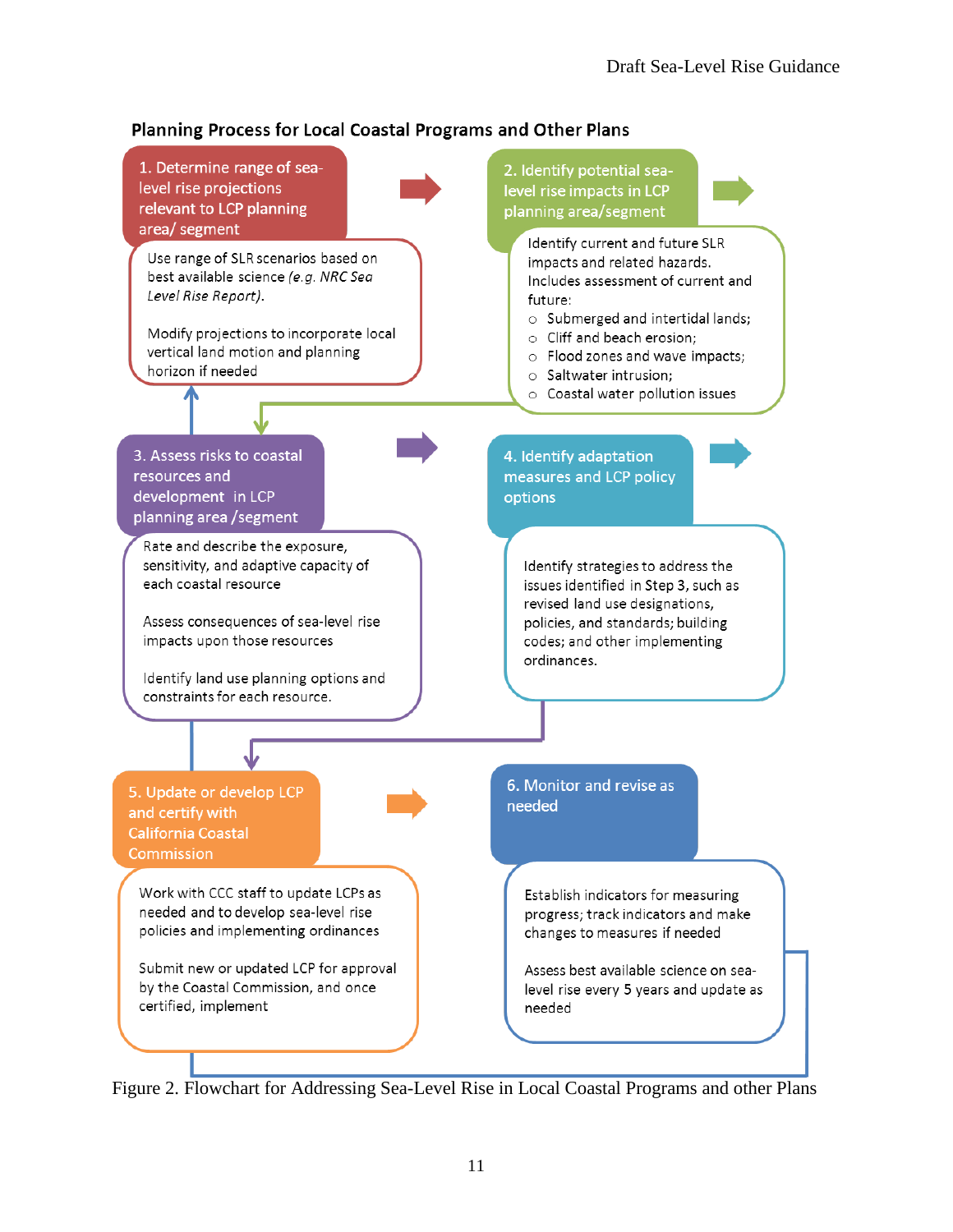#### **GUIDANCE FOR COASTAL DEVELOPMENT PERMITS**

New development within the coastal zone generally requires a Coastal Development Permit (CDP). Many projects reviewed through the CDP application process already examine sea-level rise as part of the hazards analysis. This document offers a step-by-step outline of how to conduct such an analysis as a standard part of the CDP application process. The goal of these steps is to ensure careful attention to minimizing risk to development and avoiding impacts to coastal resources over the life of the project. Coastal Commission staff will be available to consult with applicants during this process.

- **Step 1. Establish the projected sea-level rise range for the proposed project.** Applicants should use the best available science—which, as reported in the State of California Sea Level Rise Guidance Document,<sup>[5](#page-11-0)</sup> is currently the 2012 NRC Report—to identify a range of sea-level rise projections for the project's planning horizon, or, alternatively, for the time periods identified in the 2012 NRC report: 2030, 2050, and 2100.
- **Step 2. Determine how impacts from sea-level rise may constrain the project site.** Though LCPs often provide an analysis of sea-level rise hazards, projects within the coastal zone often require a more site-specific analysis of the probable effects of sealevel rise. This analysis should look at how erosion, structural and geologic stability, flooding and inundation, flood elevation, and other impacts may limit where the project can feasibly be sited under the sea-level rise scenarios identified in step 1. Appendix B explains how to incorporate sea-level rise into analyses of changes to the intertidal zone, areas of future erosion, impacts from waves and wave runup, and inclusion of extreme events.
- **Step 3. Determine how the project may impact coastal resources, considering the influence of future sea-level rise upon the landscape.** Coastal resources should then be identified, and feasible and safe project sites should be selected that avoid impacts to those resources. This analysis should include potential impacts of any sea-level rise adaptation strategies that may be used over the lifetime of the project, along with inland/upland requirements for buffers or retreat.
- **Step 4. Identify alternatives to avoid resource impacts and minimize risks.** If there are potential conflicts with coastal resources, the project design should focus on alternatives that will be protective of coastal resources throughout the expected life of the development. The project should avoid sea-level rise hazards if possible, and minimize hazard exposure if avoidance is infeasible. If it is not feasible to site or design a structure to be safe from sea-level rise over the anticipated life of the structure, the applicant should develop a sea-level rise adaptation strategy, including steps to relocate or modify the development as needed to prevent risks to the development or to coastal resources as part of the alternatives analysis. The CDP should also identify any design constraints that would prevent the implementation of

<span id="page-11-0"></span><sup>5</sup> Available at [http://www.opc.ca.gov/2009/12/climate-change/.](http://www.opc.ca.gov/2009/12/climate-change/)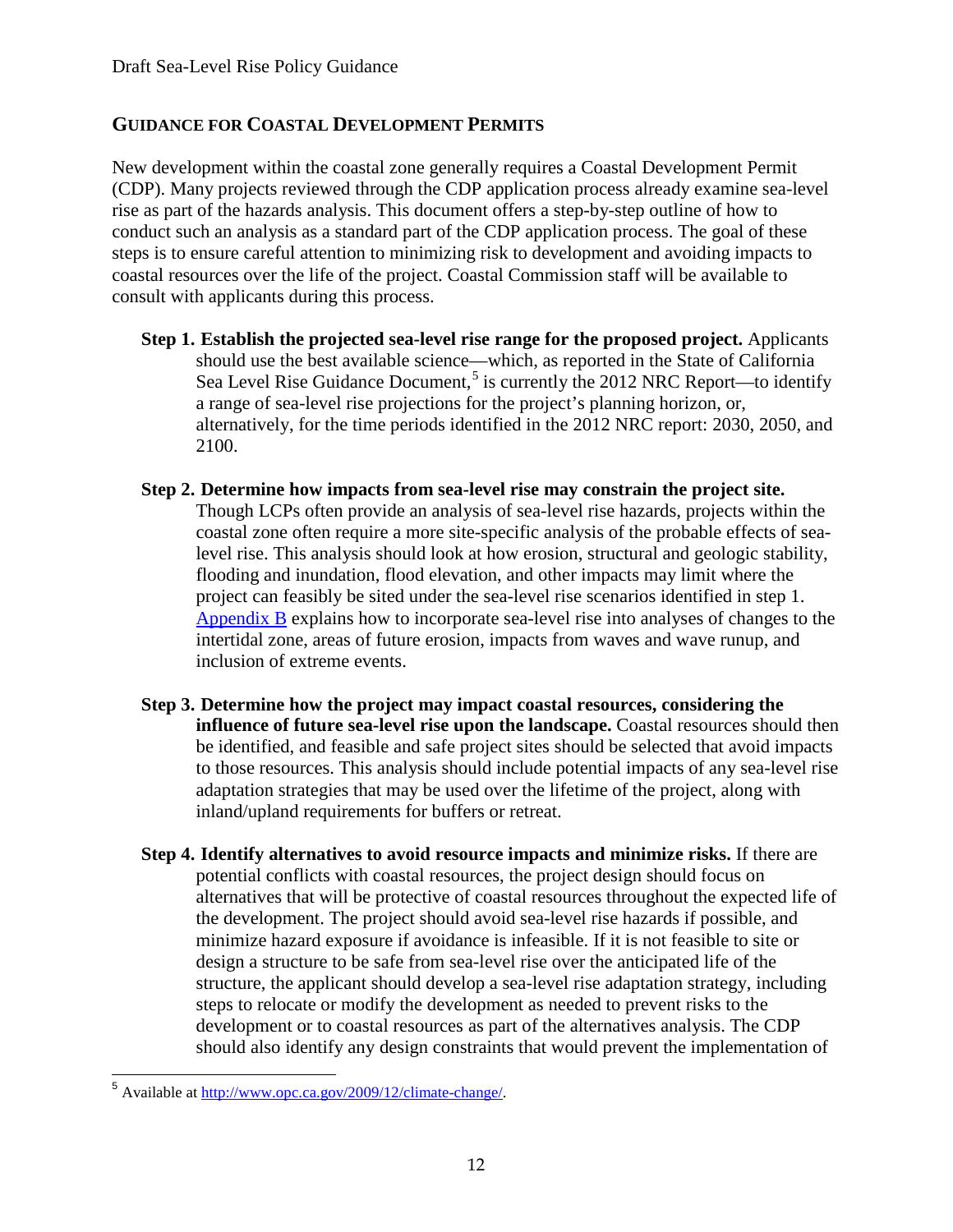any of those adaptation measures. New development should not in any way require the construction of protective devices that would substantially alter natural landforms along bluffs and cliffs.

**Step 5. Finalize project design and submit CDP.** The applicant should work with the planning staff to complete the CDP application and develop a project that is consistent with the Coastal Act, protective of coastal resources, and minimizes risks from sea-level rise to the greatest extent feasible.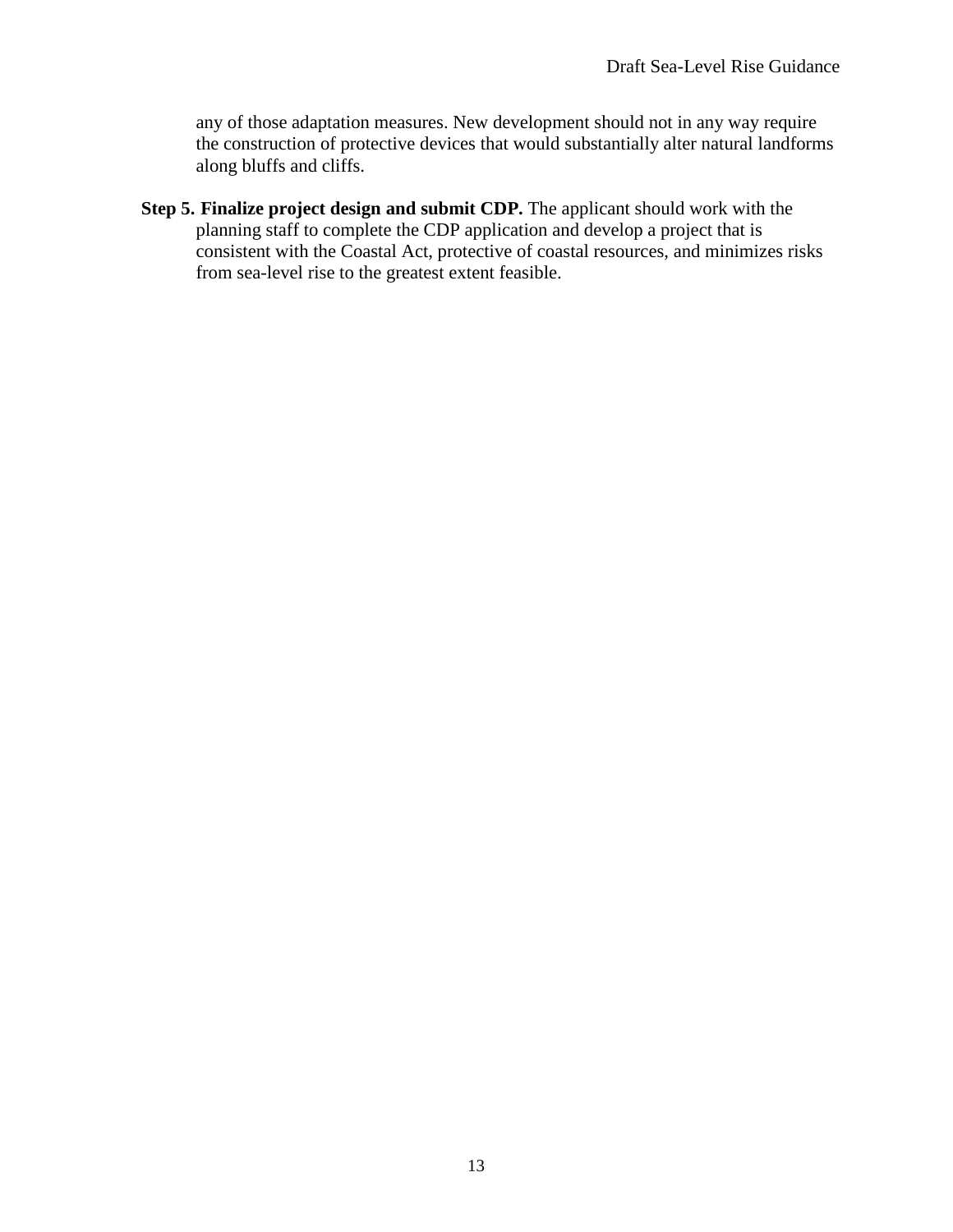#### **Planning Process for Coastal Development Permits**

1. Establish the projected sea-level rise range for the proposed project



- Determine time period of concern using expected project life
- Use range of sea-level rise scenarios based on best available science (e.g. 2012 NRC Sea Level Rise Report).
- Modify projections to incorporate local land motions and time period if needed

2. Determine how sealevel rise impacts may constrain the project site

> Using locally relevant sea-level rise projections, determine site- or projectspecific hazards or impacts for the time period of concern, including current and future hazard impacts. Consider:

- Geologic stability
- Erosion
- Flooding and inundation
- Other impacts

3. Determine how the project may impact coastal resources over time, considering sea-level rise

> Determine how the project may impact coastal resources (below), considering how sea-level rise may alter coastal resources over the expected lifetime of the project.

- Public access and recreation
- Coastal habitats
- Agriculture
- Water Quality
- Archeological /paleontological resources
- Scenic resources

4. Identify project design alternatives to both avoid resource impacts and minimize risks to project



- Alternatively, minimize the likelihood that the project will come into contact with hazards, and design an adaptation strategy for unavoidable impacts
- Summarize these alternatives

5. Finalize project design and submit permit application

- Complete the CDP application.
- · Submit application
- Receive permit action
- Monitor and revise project as needed

Figure 3. Flowchart for Addressing Sea-Level Rise in Coastal Development Permit